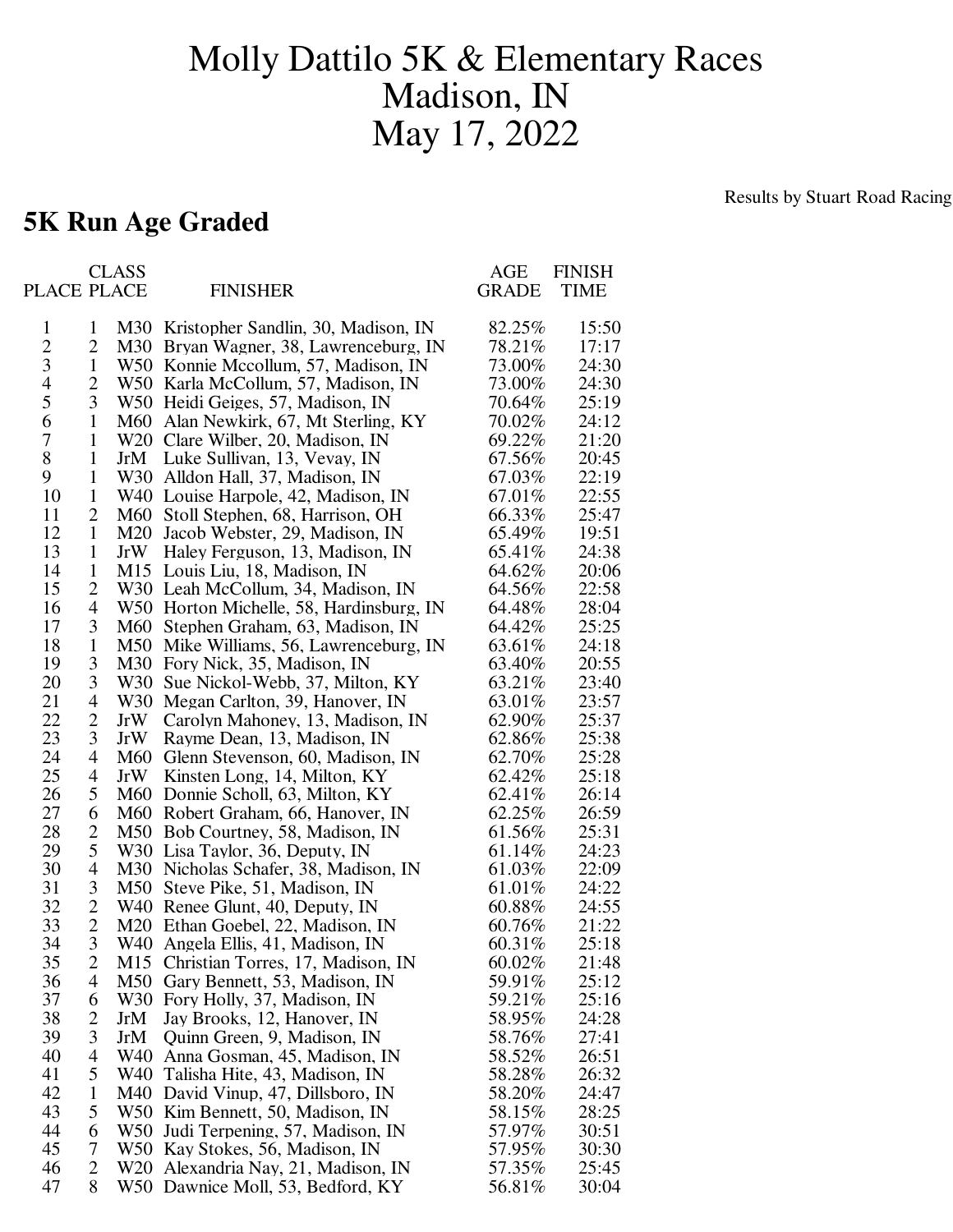| 48  | $\mathbf{1}$   |        | W60 Susan Sprouls, 63, Sellersburg, IN                                    | 56.71%           | 33:56          |
|-----|----------------|--------|---------------------------------------------------------------------------|------------------|----------------|
| 49  | 3              |        | W20 Elizabeth Mccollum, 29, Madison, IN                                   | 56.33%           | 26:13          |
| 50  | 5              |        | M50 Wesley Moll, 59, Bedford, KY                                          | 56.23%           | 28:10          |
| 51  | 3              |        | M20 Garrett Wilson, 26, Hanover, IN                                       | 56.20%           | 23:06          |
| 52  | $\overline{c}$ |        | W60 Patti Johann, 66, Madison, IN                                         | 56.16%           | 35:37          |
| 53  | 7              |        | W30 Sarah Ferguson, 35, Madison, IN                                       | 55.81%           | 26:38          |
| 54  | 6              |        | W40 Kim White, 44, Madison, IN                                            | 55.36%           | 28:09          |
| 55  | 5              | JrW    | Maya Kemp, 14, Madison, IN                                                | 55.31%           | 28:33          |
| 56  | 8              | W30    | Sara Williams, 37, Madison, IN                                            | 54.80%           | 27:18          |
| 57  | 4              |        | W20 Carly Janes, 27, Madison, IN                                          | 54.69%           | 27:00          |
| 58  | 3              |        | W60 Sonia Poirier, 61, Madison, IN                                        | 54.66%           | 34:20          |
| 59  | 9              |        | W30 Alexis Robertson, 33, Hanover, IN                                     | 54.55%           | 27:08          |
| 60  | 10             |        | W30 Lacey Goley, 39, Madison, IN                                          | 54.38%           | 27:45          |
| 61  | 5              |        | W20 Simkins Caroline, 25, Hanover, IN                                     | 54.32%           | 27:11          |
| 62  | 4              |        | M20 Lendon Perry, 26, Madison, IN                                         | 54.29%           | 23:55          |
| 63  | 6              |        | M50 Luke Mccollum, 57, Madison, IN                                        | 53.73%           | 29:00          |
| 64  | 7              |        | W40 Celestra Dewey, 44, Madison, IN                                       | 53.43%           | 29:10          |
| 65  | $\overline{c}$ |        | M40 Anthony Kummer, 44, Sellersburg, IN                                   | 53.27%           | 26:29          |
| 66  | 5              |        | M30 Trent Dyer, 31, Madison, IN                                           | 53.06%           | 24:36          |
| 67  | 7              |        | M50 Chuck Nunan, 58, Madison, IN                                          | 52.86%           | 29:43          |
| 68  | 3              |        | M15 Elijah Kummer, 16, Hanover, IN                                        | 52.70%           | 25:08          |
| 69  | 5              |        | M20 Brad Sims, 27, Madison, IN                                            | 52.00%           | 24:58          |
| 70  | 6              |        | M20 David Kummer, 21, Hanover, IN                                         | 51.93%           | 25:00          |
| 71  | 11             |        | W30 Rebecca Kjell, 30, North Vernon, IN                                   | 51.69%           | 28:34          |
| 72  | 12             |        | W30 Cassandra Willis, 35, Osgood, IN                                      | 51.58%           | 28:49          |
| 73  | 1              |        | W15 Grace Pittman, 17, Madison, IN                                        | 51.16%           | 29:20          |
| 74  | 8              |        | W40 Brandi Fryman, 41, Madison, IN                                        | 50.94%           | 29:57          |
| 75  | 6              |        | M30 Chuck Spencer, 35, Hanover, IN                                        | 50.62%           | 26:12          |
| 76  | 3              | M40    | Justin McKay, 40, Hanover, IN                                             | 50.52%           | 27:08          |
| 77  | 13             |        | W30 Gretchen Curry, 33, Madison, IN                                       | 50.43%           | 29:21          |
| 78  | 9              | W40    | Samantha Adams, 43, Madison, IN                                           | 49.96%           | 30:57          |
| 79  | 10             | W40    | Jennifer Sterk, 43, Madison, IN                                           | 49.94%           | 30:58          |
| 80  |                |        | 14 W30 Lauren Campbell, 32, Vevay, IN                                     | 49.71%           | 29:44          |
| 81  | 8              |        | M50 Dj Mote, 50, Madison, IN                                              | 49.56%           | 29:46          |
| 82  |                |        | 15 W30 Sara Thorpe, 32, Madison, IN                                       | 49.44%           | 29:54          |
| 83  | 9              |        | M50 James Arvin, 51, Hanover, IN                                          | 49.17%           | 30:14          |
| 84  |                |        | 16 W30 Kassi Seaver, 32, Madison, IN                                      | 49.14%           | 30:05          |
| 85  |                |        | 6 W20 Kelsey Sachleben, 28, Madison, IN                                   | 49.09%           | 30:05          |
| 86  | 2              |        | W15 Riley Scroggins, 16, Madison, IN                                      | 48.76%           | 31:17          |
| 87  | 11             |        | W40 Heather Foy, 47, Madison, IN                                          | 48.56%           | 32:58          |
| 88  | 3              |        | W15 Macy Adams, 15, Madison, IN                                           | 48.35%           | 32:05          |
| 89  | 17             |        | W30 Stephanie Price, 31, Madison, IN                                      | 47.98%           | 30:47          |
| 90  | 9              |        | W50 SaraBeth Nibarger, 50, Vevay, IN                                      | 47.96%           | 34:27          |
| 91  | 7              |        |                                                                           | 47.87%           | 30:51          |
| 92  | 8              |        | W20 Lexi Bennett, 24, Madison, IN                                         | 47.79%           | 30:54          |
| 93  | 7              |        | W <sub>20</sub> Suzette Ligacher, 26, Hanover, IN                         | 47.70%           | 27:18          |
| 94  | 7              |        | M30 Cameron Neher, 30, Madison, IN<br>M20 Aaron Peterson, 23, Hanover, IN | 47.65%           | 27:15          |
| 95  | 10             |        | W50 Elizabeth Isaacs, 51, McKee, KY                                       | 47.59%           | 35:06          |
| 96  | 12             |        | W40 Holly Hearne, 45, Madison, IN                                         | 47.59%           | 33:01          |
| 97  |                |        |                                                                           |                  |                |
| 98  | 10             |        | 18 W30 Sonja Bowyer, 32, Madison, IN                                      | 47.40%           | 31:11          |
| 99  | 13             |        | M50 Ron Uebel, 57, Madison, IN                                            | 47.24%           | 32:59          |
| 100 | 4              |        | W40 Tosha Craig, 41, Madison, IN                                          | 47.24%<br>47.07% | 32:18<br>40:53 |
| 101 | 19             |        | W60 Sandy Wiggs, 63, Cloverdale, IN                                       | 47.05%           | 31:41          |
| 102 |                |        | W30 Kara Schafer, 36, Madison, IN                                         |                  | 33:52          |
|     |                | 14 W40 | Angie Lee, 46, Madison, IN                                                | 46.81%           |                |
| 103 | 20             |        | W30 Michelle Hill, 36, Madison, IN                                        | 46.54%           | 32:02          |
| 104 | 4              |        | W15 Elly Buchanan, 19, Milton, KY                                         | 46.27%           | 31:55          |
| 105 | 9              |        | W20 Meagan Miles, 22, Nabb, IN                                            | 46.19%           | 31:58          |
| 106 | 10             |        | W20 Sarah Mahoney, 29, Lexington, IN                                      | 46.19%           | 31:58          |
| 107 | 5              |        | W15 Brett Cahall, 18, Madison, IN                                         | 46.02%           | 32:13          |
| 108 | 8              | M20    | Sergio Guzman, 21, Madison, IN                                            | 45.96%           | 28:15          |
| 109 | 11<br>4        | W20    | Morgan Cahall, 20, Madison, IN                                            | 45.88%           | 32:11          |
| 110 |                | M15    | Adrian Guzman, 19, Madison, IN                                            | 45.80%           | 28:21          |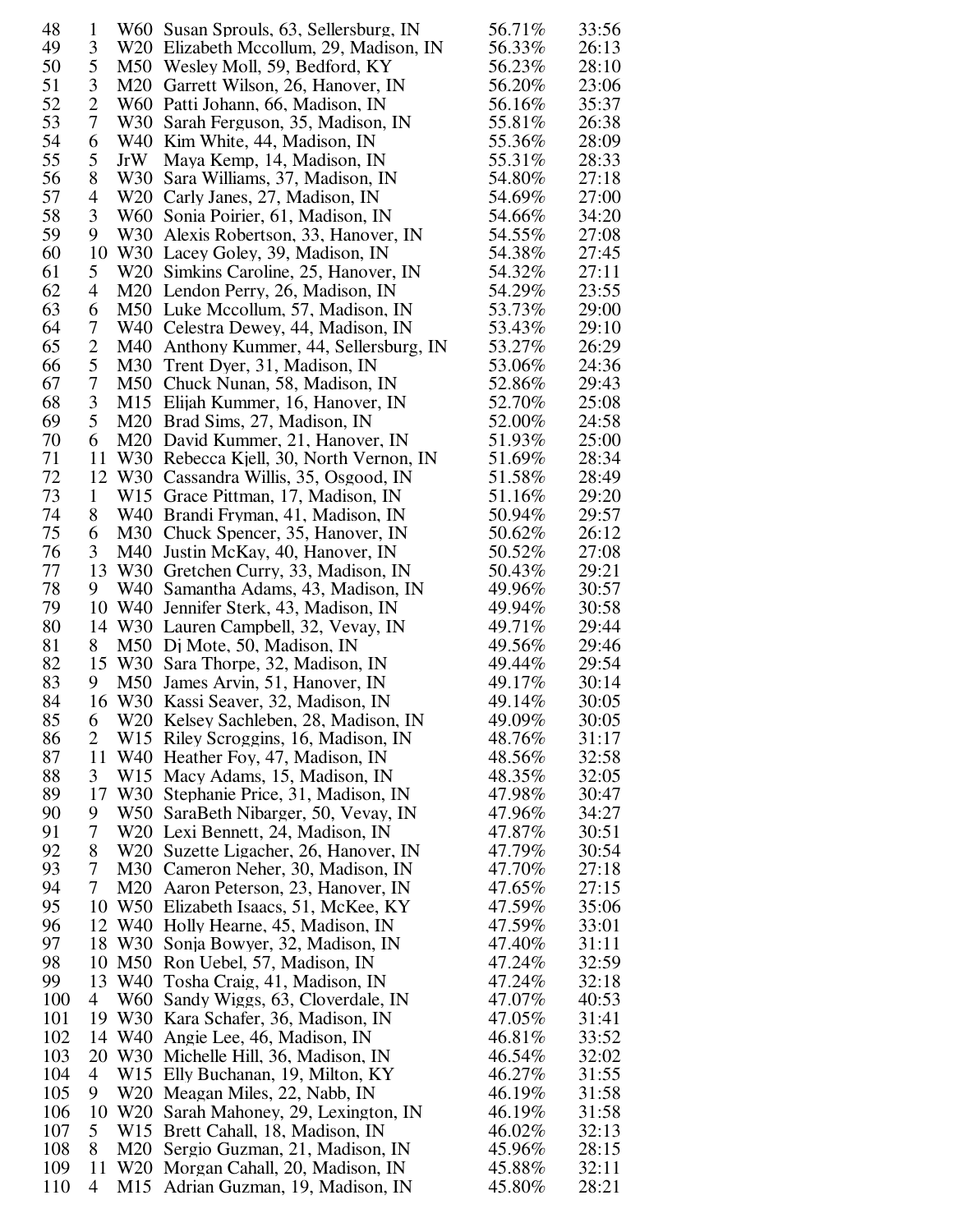| 111 | 4  | JrM                | Connor Green, 7, Madison, IN                  | 45.70% | 40:00 |
|-----|----|--------------------|-----------------------------------------------|--------|-------|
| 112 | 9  | M20                | Robert Pickel, 26, Madison, IN                | 45.40% | 28:36 |
| 113 |    | 15 W40             | Crystal Richmer, 40, Madison, IN              | 44.93% | 33:46 |
| 114 |    | 16 W40             | Amy Lee, 49, Madison, IN                      | 44.72% | 36:33 |
| 115 | 17 | W40                | Amber Finnegan, 45, Madison, IN               | 44.53% | 35:17 |
| 116 | 21 | W30                | Kendall Withered, 32, Madison, IN             | 44.21% | 33:26 |
| 117 |    | 22 W30             | Courtney Pickel, 31, Madison, IN              | 44.18% | 33:26 |
| 118 | 4  | M40                | Josh Hill, 44, Madison, IN                    | 44.04% | 32:02 |
| 119 |    | 18 W40             | Vanetta Pike, 44, Madison, IN                 | 44.00% | 35:25 |
| 120 | 8  | M30                | Nick Torline, 33, Madison, IN                 | 43.89% | 29:56 |
| 121 | 23 | W <sub>30</sub>    | Natalie Green, 39, Madison, IN                | 43.59% | 34:37 |
| 122 |    | 24 W30             | Jessica Taylor, 32, Milton, KY                | 43.43% | 34:02 |
| 123 |    | 25 W30             | Emily Spitler, 33, Madison, IN                | 43.28% | 34:12 |
| 124 | 11 | M50                | Jamie Harris, 58, Madison, IN                 | 42.98% | 36:33 |
| 125 | 11 | W50                | Stephanie Marion, 50, Madison, IN             | 42.71% | 38:41 |
| 126 | 5  | JrM                | Leland Colen, 5, Lexington, IN                | 42.64% | 50:14 |
| 127 | 12 | M50                | Bruce Isaacs, 51, McKee, KY                   | 42.35% | 35:06 |
| 128 |    | 26 W30             | Darby Barker, 31, Hanover, IN                 | 42.26% | 34:57 |
| 129 | 9  | M30                | Seth Wainscott, 33, Madison, IN               | 41.84% | 31:24 |
| 130 | 19 | W40                | kimberly Stoner-Gibson, 42, Madison, IN       | 41.63% | 36:53 |
| 131 |    | 27 W30             | Cheren Byerly, 34, Charlestown, IN            | 41.46% | 35:46 |
| 132 |    | 10 M20             | Jonah Nichols, 20, Madison, IN                | 41.37% | 31:23 |
| 133 | 11 | M20                | Dongwon Jang, 29, Madison, IN                 | 41.36% | 31:26 |
| 134 |    | 28 W30             | Kelly Ehrnraitea, 35, Madison, IN             | 41.10% | 36:10 |
| 135 | 5  | M40                | Floyd Smith, 47, Nabb, IN                     | 41.07% | 35:07 |
| 136 | 6  | JrW                | Maggie Elles, 14, Madison, IN                 | 40.89% | 38:37 |
| 137 | 7  | JrW                | Makenzie Marion, 14, Madison, IN              | 40.82% | 38:41 |
| 138 | 12 | M20                | Dakota Falconberry, 21, Bedford, KY           | 40.76% | 31:51 |
| 139 | 6  | JrM                | Micah Kummer, 13, Hanover, IN                 | 40.71% | 34:26 |
| 140 |    | 20 W <sub>40</sub> | Nikki Ferris, 47, Madison, IN                 | 40.59% | 39:26 |
| 141 | 8  | JrW                | Raeanna Hearne, 13, Madison, IN               | 40.49% | 39:48 |
| 142 | 21 | W40                | Carol Brooks, 45, Hanover, IN                 | 40.43% | 38:52 |
| 143 | 13 | M <sub>50</sub>    | Vincent Schroeder, 59, Hanover, IN            | 39.99% | 39:26 |
| 144 | 29 | W <sub>30</sub>    | Mara Meldahl, 33, Madison, IN                 | 40.15% | 36:52 |
| 145 |    | 22 W40             | Jenny Applegate, 46, Deputy, IN               | 40.12% | 39:31 |
| 146 |    | 12 W <sub>20</sub> | Sabrina Moll, 26, Bedford, KY                 | 40.07% | 36:51 |
| 147 |    |                    | 14 M50 Vincent Schroeder, 59, Hanover, IN     | 39.99% | 39:36 |
| 148 |    |                    | 30 W30 Veronica Watson, 30, Madison, IN       | 39.33% | 37:33 |
| 149 |    | 13 M20             | Simkins Carver, 27, Hanover, IN               | 39.15% | 33:10 |
| 150 |    | 23 W40             | Andrea Boswell, 47, Madison, IN               | 38.73% | 41:20 |
| 151 | 9. | JrW                | Scout Porter, 12, Madison, IN                 | 38.04% | 43:20 |
| 152 |    |                    | 13 W20 Kendra Pike, 29, Lafayette, IN         | 37.86% | 39:00 |
| 153 | 6  |                    | W <sub>15</sub> Chloe Ferris, 19, Madison, IN | 37.45% | 39:26 |
| 154 | 10 |                    | M30 Kyle Byerly, 36, Charlestown, IN          | 37.19% | 35:52 |
| 155 |    | 14 W <sub>20</sub> | Corrina Albert, 27, Madison, IN               | 37.10% | 39:48 |
| 156 |    |                    | 15 W20 Taylor Robbins, 26, Scipio, IN         | 37.09% | 39:49 |
| 157 | 31 |                    | W30 Amanda Briner, 31, Madison, IN            | 36.36% | 40:37 |
| 158 |    |                    | 16 W20 Breanna Braun, 24, Lexington, KY       | 36.05% | 40:58 |
| 159 |    |                    | 32 W30 Heather Downey, 34, Madison, IN        | 35.83% | 41:23 |
| 160 | 6  |                    | M40 Peter Lohrig, 40, Madison, IN             | 34.76% | 39:26 |
| 161 |    |                    | 12 W50 Patricia Hutsell, 54, Deputy, IN       | 34.70% | 49:47 |
| 162 |    |                    | 17 W20 Alex Banta, 20, Madison, IN            | 34.61% | 42:40 |
| 163 |    |                    | 33 W30 Laura Scroggins, 39, Madison, IN       | 34.00% | 44:23 |
| 164 | 7  |                    | M40 Matt Porter, 48, Madison, IN              | 33.51% | 43:22 |
| 165 | 7  |                    | M60 Ron Wehner, 68, Hanover, IN               | 31.23% | 54:46 |
| 166 | 7  | JrM                | Easton Gosman, 11, Madison, IN                | 30.94% | 48:13 |
| 167 | 7  |                    | W <sub>15</sub> Katie Jacobs, 16, Madison, IN | 30.78% | 49:34 |
| 168 | 24 |                    | W40 Shantel Courtney, 41, Madison, IN         | 30.76% | 49:36 |
| 169 | 8  |                    | W15 Mackenzie Cornish, 19, Madison, IN        | 30.60% | 48:15 |
| 170 | 9  | W15                | Gracie Bromwell, 19, Bedford, KY              | 30.60% | 48:15 |
| 171 | 18 | W20                | Amber McIntosh, 29, Madison, IN               | 30.24% | 48:50 |
| 172 |    | 25 W40             | Sara Colen, 40, Lexington, IN                 | 30.16% | 50:18 |
| 173 | 8  | M40                | James Hall, 41, Madison, IN                   | 29.26% | 47:11 |